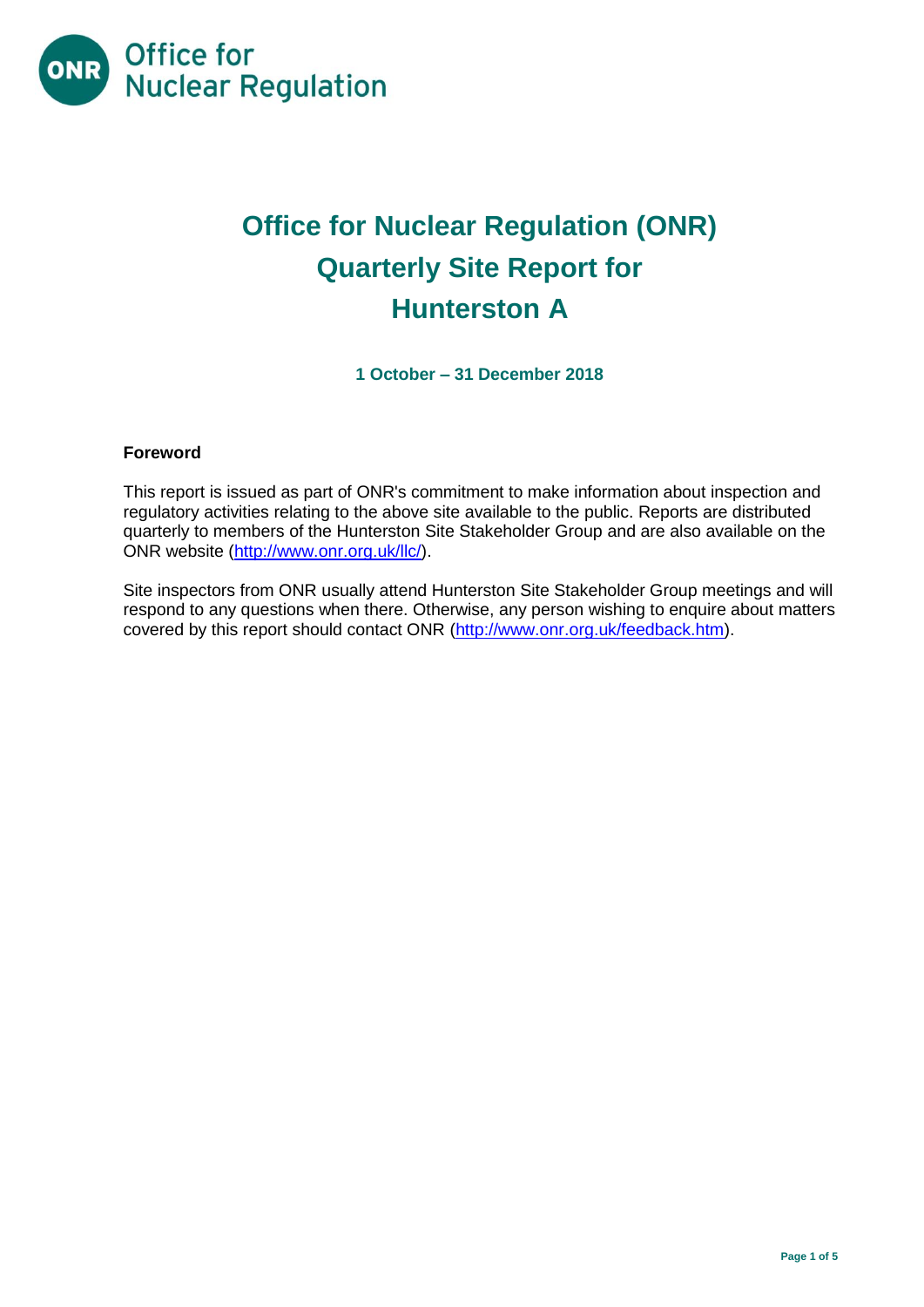# **TABLE OF CONTENTS**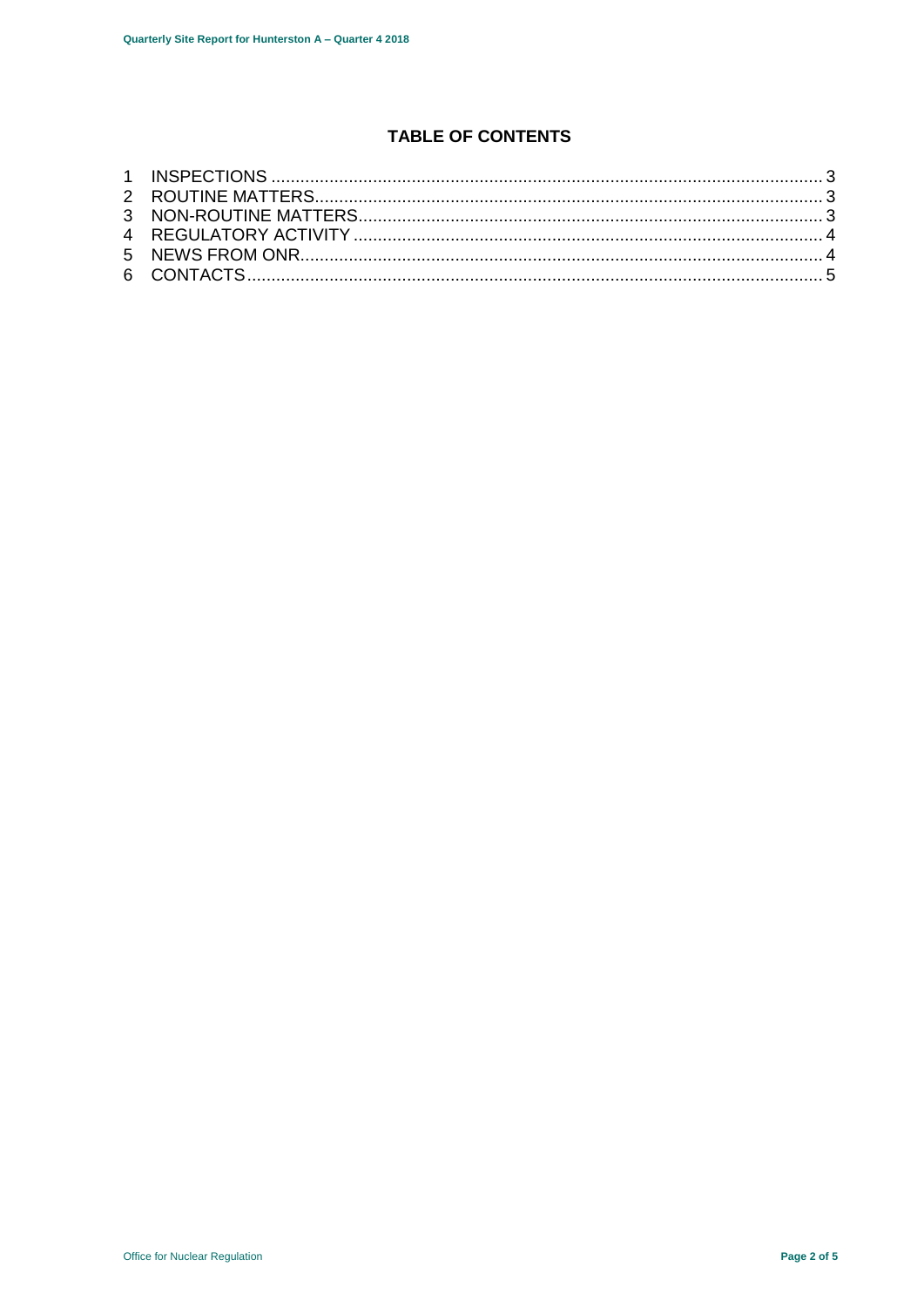## <span id="page-2-0"></span>**1 INSPECTIONS**

### **1.1 Dates of inspection**

ONR attended Hunterston A (HNA) site on the following dates:

- **22 24 October 2018**
- $14 15$  November 2018
- $6 7$  December 2018

## <span id="page-2-1"></span>**2 ROUTINE MATTERS**

#### **2.1 Inspections**

Inspections are undertaken as part of the process for monitoring compliance with:

- The conditions attached by ONR to the nuclear site licence granted under the Nuclear Installations Act 1965 (NIA65) (as amended);
- The Health and Safety at Work Act 1974 (HSWA74);
- The Energy Act 2013; and
- Regulations made under HSWA74, for example the Ionising Radiations Regulations 1999 (IRR99) and the Management of Health and Safety at Work Regulations 1999 (MHSWR99).

The inspections entail monitoring licensee's actions on the site in relation to incidents, operations, maintenance, projects, modifications, safety case changes and any other matters that may affect safety. The licensee is required to make and implement adequate arrangements under conditions attached to the licence in order to ensure legal compliance. Inspections seek to judge both the adequacy of these arrangements and their implementation.

In this period, ONR carried out the following inspections at HNA:

Licence Condition (LC) Compliance Inspections: - Compliance Inspections focus on single LC compliance sampled from areas across the site. Each area may include multiple systems. The LCs inspected during this period were:

- **LC11** Emergency Preparedness
- **LC24** Operating Instructions
- LC26 Control and supervision of operations
- LC28 Examination, inspection, maintenance & testing

For the LC Compliance Inspections, ONR judged that no formal action was required by the site in regard to the arrangements made and implemented by the site in response to safety requirements.

Where other improvements were considered necessary, the licensee made satisfactory commitments to address the issues, and the site inspector will monitor progress during future visits. Where necessary, ONR will take formal regulatory enforcement action to ensure that appropriate remedial measures are implemented to reasonably practicable timescales.

# <span id="page-2-2"></span>**3 NON-ROUTINE MATTERS**

Licensees are required to have arrangements to respond to non-routine matters and incidents. ONR inspectors judge the adequacy of the licensee's response, including actions taken to implement any necessary improvements.

There were no significant safety matters to report during this period.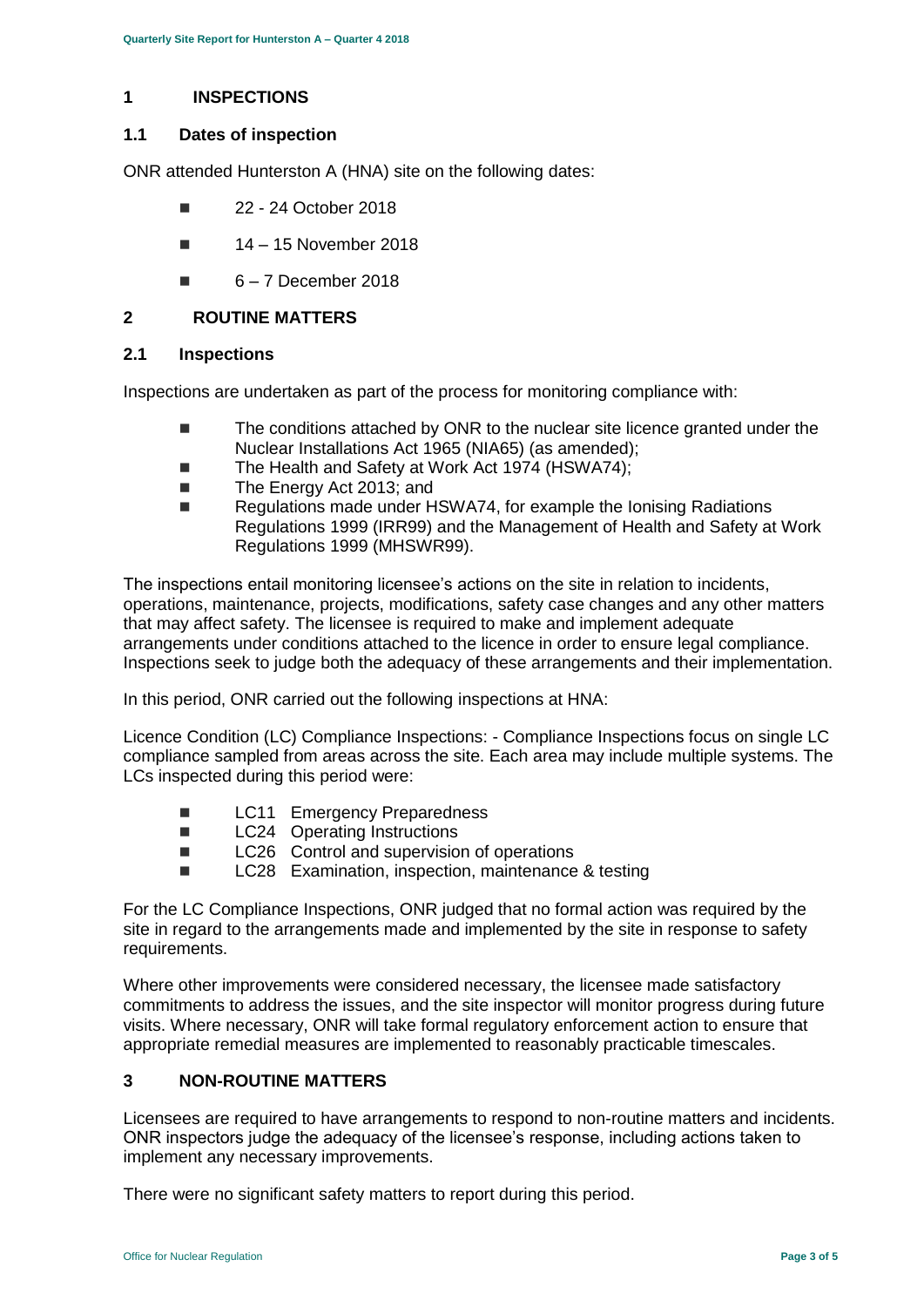# <span id="page-3-0"></span>**4 REGULATORY ACTIVITY**

ONR may issue formal documents to ensure compliance with regulatory requirements. Under nuclear site Licence Conditions (LC - [http://www.onr.org.uk/documents/licence-condition](http://www.onr.org.uk/documents/licence-condition-handbook.pdf)[handbook.pdf\)](http://www.onr.org.uk/documents/licence-condition-handbook.pdf) ONR issues regulatory documents which either permit an activity or require some form of action to be taken; these are usually collectively termed 'licence instruments' (LI), but can take other forms. In addition, inspectors may issue enforcement notices to secure improvements to safety.

No LIs or Enforcement Notices were issued to HNA within the reporting period.

Reports detailing regulatory decisions are available on the ONR website at [http://www.onr.org.uk/pars/.](http://www.onr.org.uk/pars/)

# <span id="page-3-1"></span>**5 NEWS FROM ONR**

## **October**

We welcomed the publication of the key review of operational safety performance at Torness nuclear power station, published by the International Atomic Energy Agency and the UK government. The report highlights eight areas of good practice at Torness and offers proposals for further improvements, which we fully support.

Following our decision to prosecute, EDF Energy Nuclear Generation Ltd and Doosan Babcock Ltd pleaded guilty to offences at Hinkley Point B under the Health & Safety at Work etc. Act 1974, section 3(1) and the Work at Height Regulations 2005, Regulation 4(1) respectively. The incident was a conventional health and safety matter, with no radiological risk to workers or the public. A sentencing date has been set for 1 February 2019 at Taunton Crown Court.

\**On 1 February 2019 EDF Energy were fined £200,000 and Doosan Babcock £150,000. The companies were also ordered to each pay half of the prosecution costs of £36,353.84 The full press statement is available on our website.*

# **November 2018**

Following a rigorous procurement process, we appointed six nuclear supply chain organisations to our new Technical Support Framework (TSF). The new TSF, which came in to effect on 1 November 2018, has been established to provide a renewed and modernised framework for procuring technical support. We use this technical support to obtain, for example, expert technical assessments, access to specialist software or modelling, or access to niche skill sets that we do not retain in-house.

The revised Nuclear Safety Directive introduced a European system of Topical Peer Review in 2017 and every six years thereafter. We played a leading role in the preparations for the first European 'Topical Peer Review' on Ageing Management of Nuclear Power Plants and welcome the publication of the first peer review report by the European Nuclear Safety Regulator Group. We are pleased that a number of our experts made a valuable contribution to the exercise alongside 16 European countries as well as Norway, Switzerland and Ukraine. The UK report was authored jointly between ourselves, EDF Nuclear Generation Ltd and EDF-NNB GenCo.

The Atomic Weapons Establishment (AWE) was fined £1 million after admitting offences under Section 2 (1) of the Health and Safety at Work etc. Act (1974). The incident, which occurred on 27 June 2017 was a conventional health and safety matter and there was no radiological risk to workers or the public. The prosecution was the result of our investigation into the incident.

In conjunction with the Environment Agency, we announced the completion of our initial high level scrutiny of the UK HPR1000 reactor design.